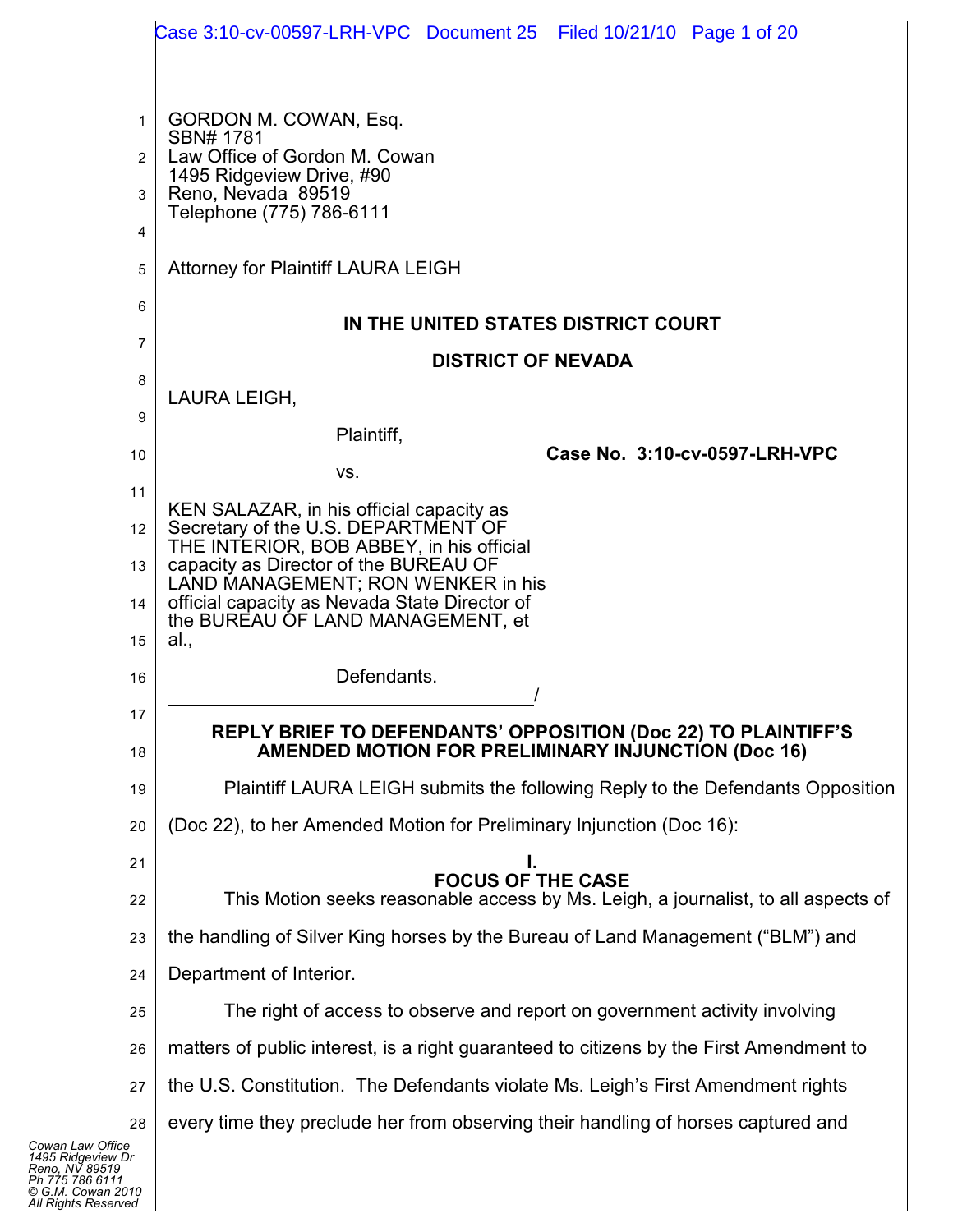1 removed from the Silver King Herd Management Area ("HMA").

2

*Laura Leigh*

3 4 5 6 Ms. Leigh is a journalist and photojournalist credentialed with Horseback Magazine. She travels to BLM wild horse roundups and other venues to observe and report what she sees. The public reads her material. The public looks at her videos. Both the public and Ms. Leigh formulate thoughts and opinions on what they observe.

7

# *The Controversy*

8 9 10 When Ms. Leigh went to the BLM's Calico roundup early in the year and at prior roundups, she was brought alongside the wild horse traps when wild horses were captured. At Calico Ms. Leigh photographed what she observed at the trap.

11 12 13 Ms. Leigh also tracked Calico horses to the wild horse holding facility, "Broken Arrow" in Fallon, Nevada (now called by BLM, "Indian Lakes"), where she was allowed access. She photographed the Calico horses in Broken Arrow.

14 15 16 Ms. Leigh shared her video and photos of Calico horses with the public. It was picked up by print and broadcast media including CNN and KLAS TV. Her photos gained international attention and the attention of numerous members of Congress.

17 18 19 20 After public circulation of Ms. Leigh's Calico photos, the BLM changed course and refused her reasonable access thereafter to view traps at the moment of wild horse captures. In many instances the Defendants chose to deny Ms. Leigh access while allowing other press members such as the New York Times "close in" access to traps.

21 22 After public circulation of Ms. Leigh's Calico photos of Broken Arrow, the BLM refused her further access there and closed it to the public.

23 24 25 26 At Silver King, BLM restrictions removed Ms. Leigh so far from the Defendants' horse handling activities that her effort in having traveled hundreds of miles to be there was clearly frustrated. She was there five days. (See Ms. Leigh's Declaration at **EXHIBIT 14** attached. See Photos at **EXHIBIT 15** attached).

*What Is So Secret?*

The Silver King Herd Management Area is not "Area 51." It's not the nuclear test

27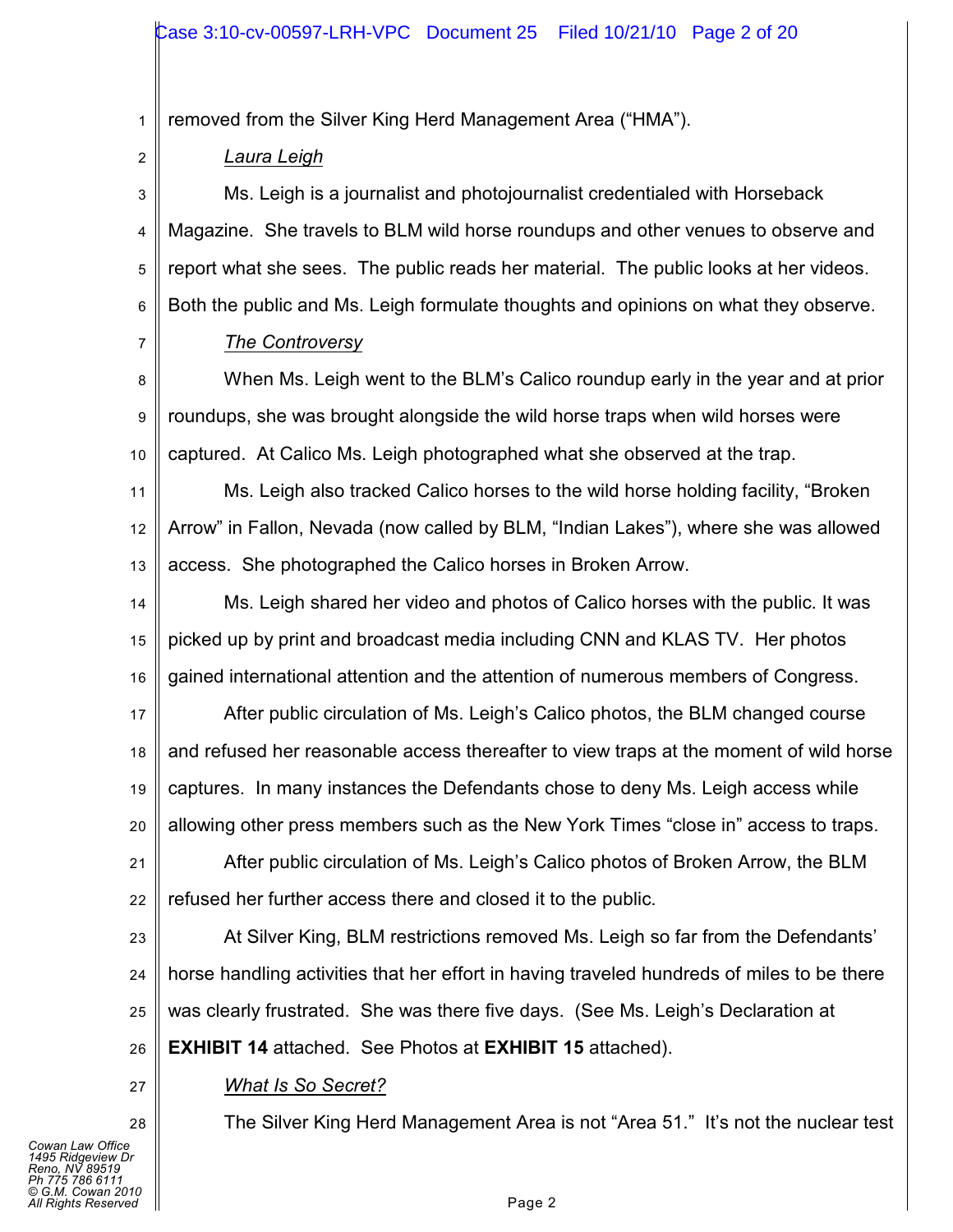### Case 3:10-cv-00597-LRH-VPC Document 25 Filed 10/21/10 Page 3 of 20

facility. It's not a top secret government military installation. No state or government secrets are involved. National security is not at stake. This is not a school house or class room. This is not an airport terminal. No mail boxes are involved. This is in fact, desert or remote regions in Nevada. It also involves horse holding facilities.

5 6 7 8 9 10 No one here seeks to leaflet the area. No one seeks to make speeches. No one is soliciting business, soliciting to join a religious group, soliciting for any purpose. No one is seeking donations. No one here are street dancers looking for extra change without having obtained a permit. No one is seeking handouts at roadway stop signs. No one is demonstrating. No one is on the "soap box" espousing commercial speech or even political speech.

11 12 13 14 Rather, Ms. Leigh, as a journalist and photojournalist who covers wild horse events, merely seeks to observe government activity when they handle wild horses. She seeks to report her observations in traditional photojournalistic fashion to the public.

15

1

2

3

4

### *Why Denying Access Is Wrong*

16 17 18 19 20 21 The Defendants have done what they can thus far, to cause Ms. Leigh to endure artificial barriers, fear tactics, threats of arrest, and contrived restrictions all in efforts to remove Ms. Leigh's camera and eyes from witnessing what transpires at BLM wild horse roundups and elsewhere. Because she remains compliant with the Defendants' instructions and restrictions, Ms. Leigh is effectively foreclosed from observing the Defendants activities relative to Silver King and elsewhere.

22 23 24 25 26 27 The Defendants' conduct restricts speech, it denigrates constitutional freedoms and it amounts to clearly unacceptable prior restraints on the right of the press to observe and report. "Prior restraints on speech . . . are the most serious and least tolerable infringement on First Amendment rights." *Nebraska Press Ass'n v. Stuart,* 427 U.S. 539, 559, 96 S.Ct. 2791 (1976). Such restraints bear a "heavy presumption" against their constitutionality. *Forsyth County,* 505 U.S. at 130, 112 S.Ct. 2395.

*Cowan Law Office 1495 Ridgeview Dr Reno, NV 89519 Ph 775 786 6111 © G.M. Cowan 2010*

28

The First Amendment to the United States Constitution provides that "Congress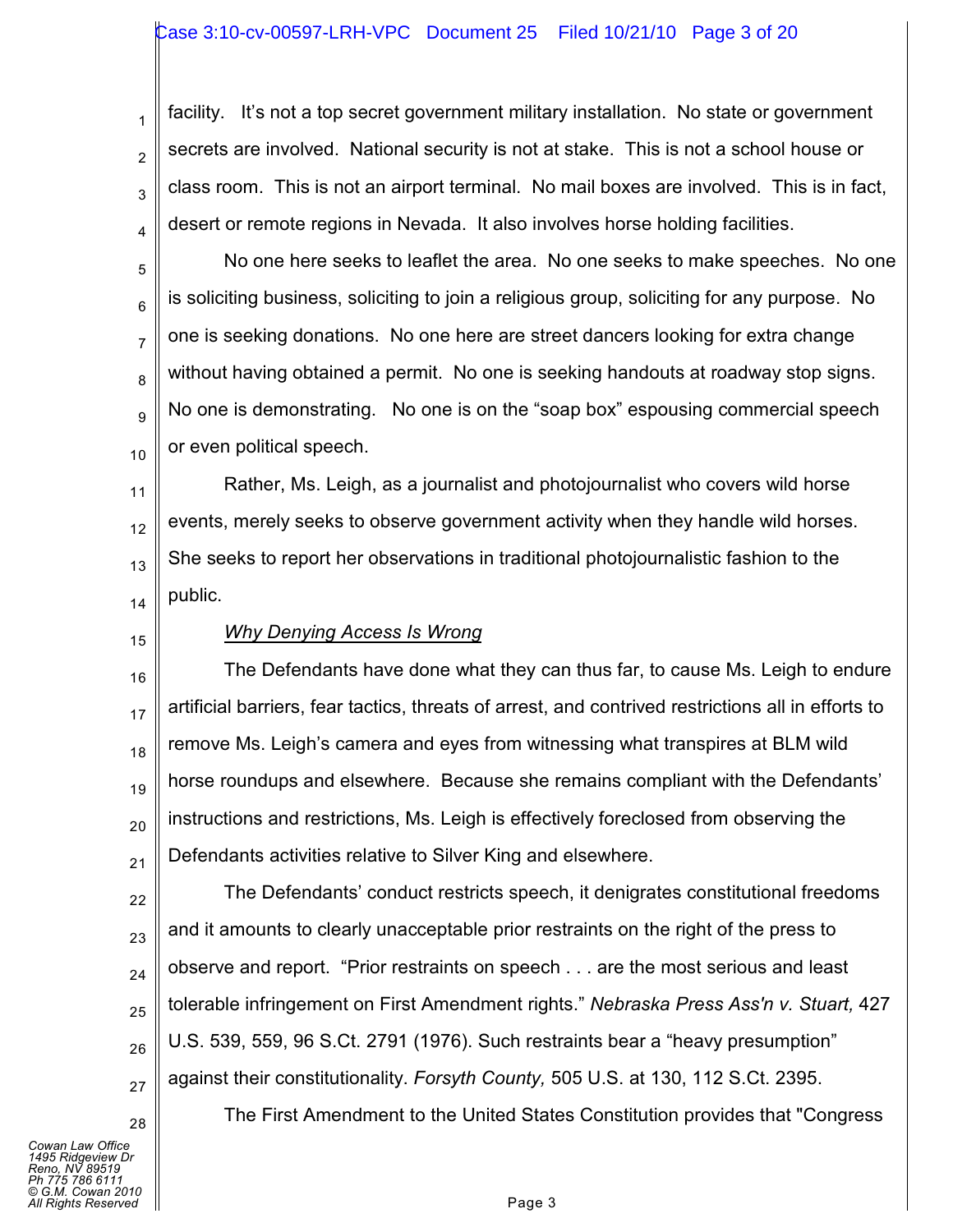1 2 3 4 5 6 7 8 9 10 11 12 13 14 15 16 17 18 19 20 21 22 23 24 25 26 27 28 shall make no law...abridging the freedom...of the press." Justice Hugo Black emphasized it best: The Press was protected so that it could bare the secrets of the government and inform the people. Only a free and unrestrained press can effectively expose deception in government. And paramount among the responsibilities of a free press is the duty to prevent any part of the government from deceiving the people. *New York Times v. U.S.*, 403 U.S. 713, 714, 91 S. Ct. 2140 (1971). The Defendants' conduct toward Ms. Leigh are clear examples of a design meant to censor certain content-based speech because they don't like what Ms. Leigh reports or they are embarrassed about what she reports, or they cannot explain to the public what she reports. **II. THE DEFENDANTS' NON-OPPOSITION** The Defendants used twenty-one days since the original Motion for Preliminary Injunction (Doc 9, filed Sept. 24, 2010) and fifteen days since Plaintiff amended the original Motion for Preliminary Injunction (Doc 16) to file a "blank" opposition or, in essence, a *non-*opposition. They knew the issues but chose not to respond. They chose to rely instead, on the argument that the entire matter has been "mooted" because the roundup of Silver King horses is now over. LR-7-2(d) makes clear, the failure of an opposing party to file points and authorities in response to any motion, "*shall* constitute a consent to the granting of the motion." *Id.* (Emphasis). The Defendants failed to respond to any point raised in the Plaintiff's Motion for Preliminary Injunction. They chose to avoid the principal issues of "collateral estoppel," "irreparable harm" and the Plaintiff's "likelihood of success on the merits" discussions. Instead the Defendants ask the court for, "an opportunity to provide the court with a brief . . . . " should the court desire to hear their "side" of one of these issues.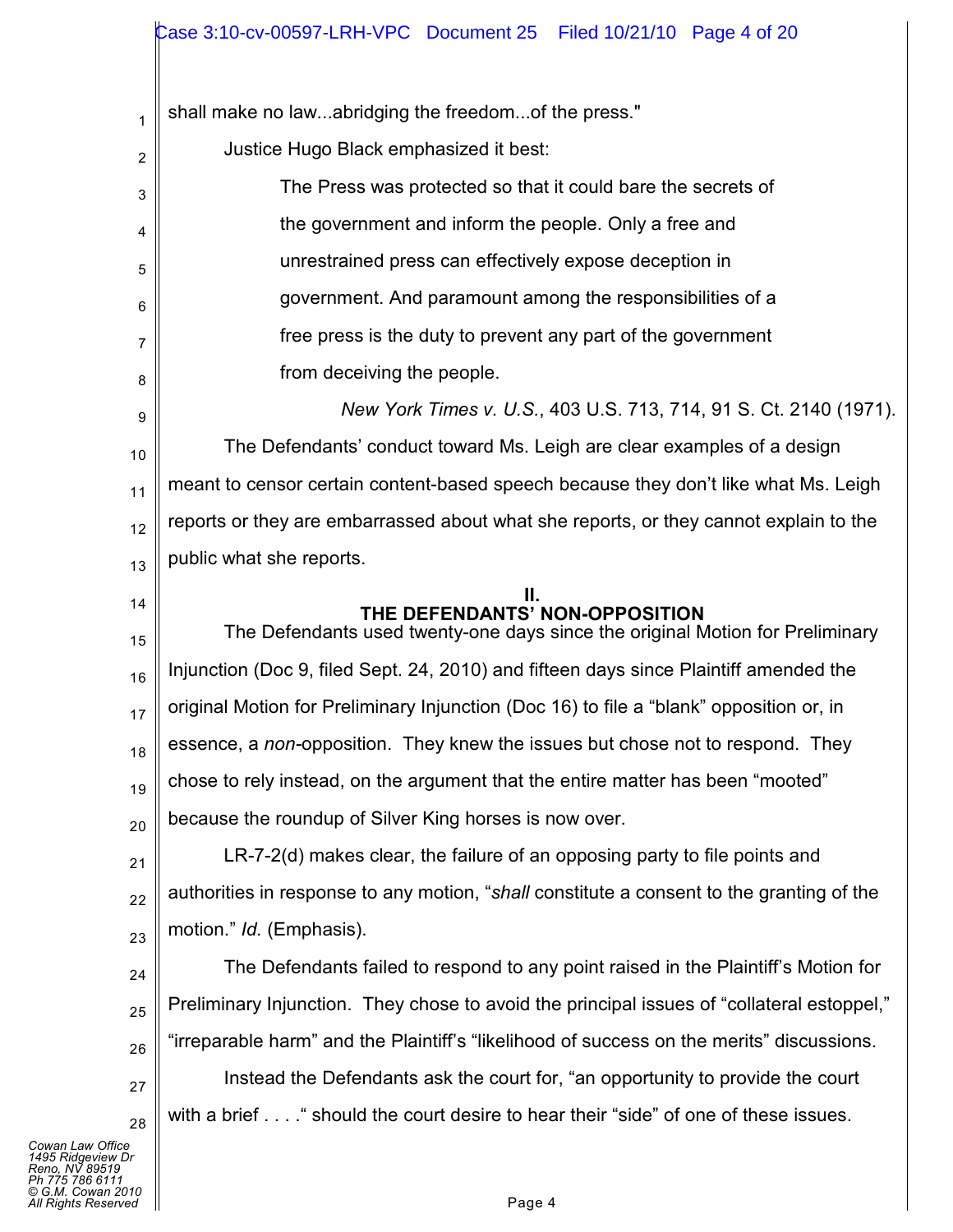| 1              | (See Doc 22, p. 2, I. 20-22). There is no more "opportunity." Their time to oppose was                   |
|----------------|----------------------------------------------------------------------------------------------------------|
| $\overline{2}$ | that opportunity. This request for an additional "opportunity" to oppose the motion is no                |
| 3              | response or a request to provide an impermissible sur reply.                                             |
| 4              | Based on the Defendants' non-opposition, Plaintiff respectfully requests her                             |
| 5              | Motion for Preliminary Injunction be granted post haste.                                                 |
| 6<br>7         | "MOOTNESS" IS NOT AN ISSUE<br>The Defendants seek to short-cut their effort when relying entirely on the |
| 8              | contention that the matter is somehow, "mooted." They contend, since the Silver King                     |
| 9              | roundup is completed, there is nothing left to decide.                                                   |
| 10             | For reasons already briefed in the Plaintiff's motion, a defense based on                                |
| 11             | "mootness" is, under this circumstance, irrelevant.                                                      |
| 12             | What emerges instead, is the Defendants' apparent design to take advantage of                            |
| 13             | the occasional delays commensurate with a conscientious but busy court, to deny                          |
| 14             | Plaintiff her constitutional freedoms to observe, to formulate impressions, and to publish               |
| 15             | her observations.                                                                                        |
| 16             | Should the court view the Defendants' Document (Doc 22) as an appropriate                                |
| 17             | 'opposition" complying in all respects with LR 7-2(d), in that event Plaintiff hereby                    |
| 18             | incorporates her Reply to her TRO (Doc 21 filed October 12, 2010) and also provides                      |
| 19             | the following discussion should "incorporating" briefs not be considered appropriate.                    |
| 20             | IV.<br>THE GOVERNMENT'S CONTENTION - BLM PUBLIC LANDS WHERE WILD                                         |
| 21             | HORSES ROAM, ARE NOW "NON-PUBLIC FORUMS" – IS AN INCREDIBLE<br>"FIRST NOTICE" THAT OFFENDS THE SENSES    |
| 22             | The Defendants most pronounced argument to preclude the press, the public                                |
| 23             | and Ms. Leigh from having true, reasonable access to observe the Defendants'                             |
| 24             | roundups of wild horses on public lands involves their latest, incredible revelation that                |
| 25             | "herd management areas" (and perhaps other areas of public lands at their unilateral                     |
| 26             | choosing in the future) can and, in this instance, are considered (by the government                     |
| 27             | Defendants) "non-public forums."                                                                         |
| 28             | This newest revelation of course, is the latest purported justification for limiting,                    |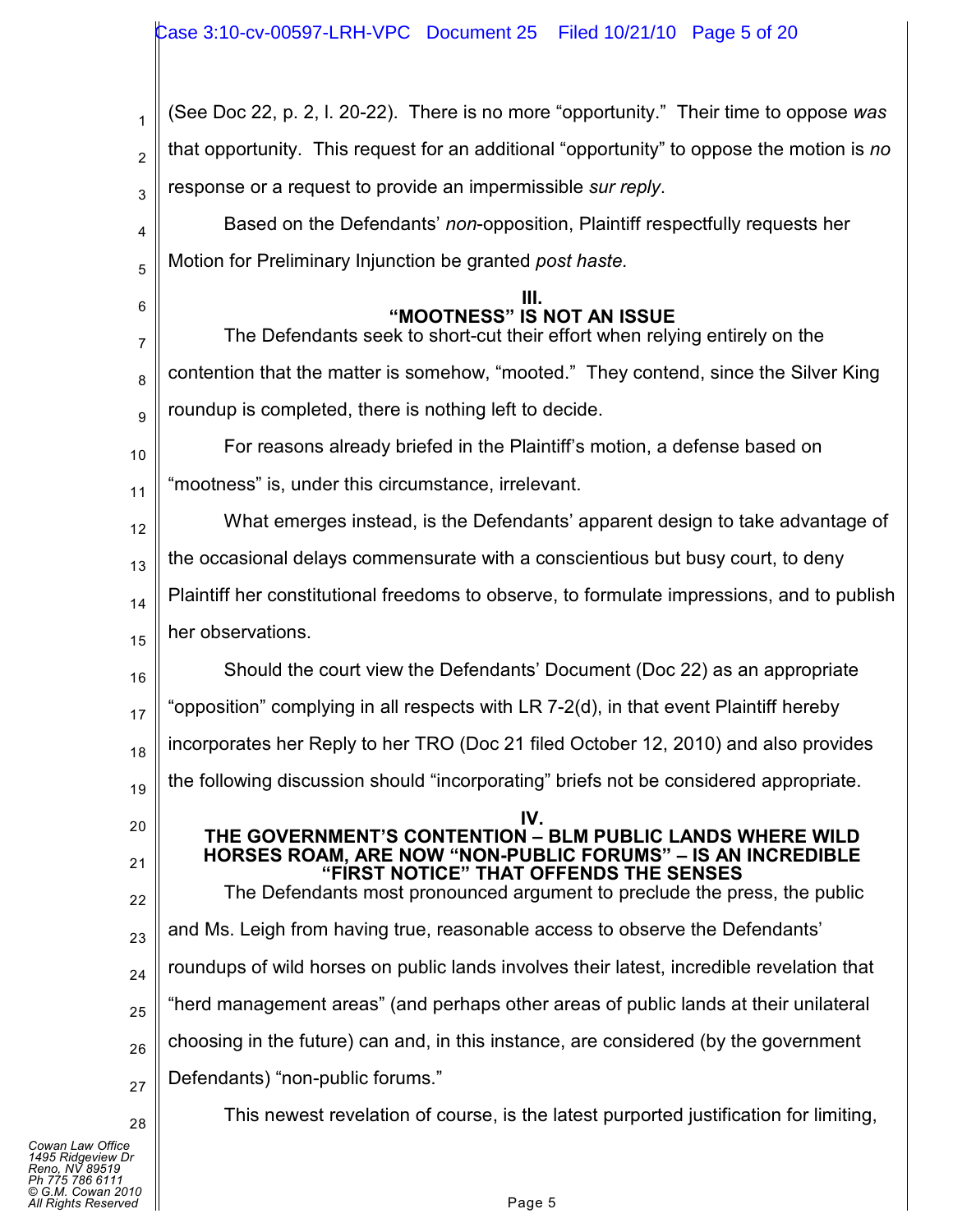### Case 3:10-cv-00597-LRH-VPC Document 25 Filed 10/21/10 Page 6 of 20

3 restricting, precluding and censoring the content of speech, and in precluding journalists including Ms. Leigh, from having true, reasonable access to observe and then report to the public, the Defendants' roundup and related activities. If the Defendants were in fact, providing "reasonable" access all along, they would not be offering this newest twist.

6 7 8 9 This newly raised contention in truth, is the Department of Interior's and BLM's new pronouncement which conveys to the public that they (the public) have no right to know or be advised from independent sources, how the government manages a public resource (wild horses on HMAs in this instance) on public lands.

10 11 12 13 14 15 16 17 18 19 20 Nowhere in known "notices" from the Defendants, is there any statement that makes this newly formed, self-declared limitation or designation, that public lands are now *non-public* forums. To the contrary, all of the Defendants' literature, notices, website links refer to the BLM managed lands as the "National System of Public Lands." There are no signs or postings indicating otherwise, found on the Silver King BLM borders or elsewhere, that citizens are entering a special-type enclave where speech, the press and expression are limited. Unless inadvertently missed, no such notice is found in the Federal Register. No official explanation to the public is posted anywhere as to the ramifications of claiming that public lands are really, "non-public forums." The words "non-public forum" are offered for the first time in the Defendants Opposition (Doc 20) to Plaintiff's TRO Motion. This is their first notice to the public.

21 22 23 24 25 26 27 28 See and compare, *United States v. Grace*, 461 U.S. 171, 180, 103 S.Ct. 1702 (1983) (expressing concern regarding allegedly nonpublic forums that provide "no separation ... and no indication whatever to persons ... that they have entered some special type of enclave."); *Gerritsen v. City of Los Angeles*, 994 F.2d 570, 576 (9th Cir.1993) (noting that area at issue "is still part of the park and it is indistinguishable from other sections of the park in terms of visitors' expectations of its public forum status"); *Freedom from Religion Foundation, Inc. v. City of Marshfield*, 203 F.3d 487, 494 (7th Cir.), as amended (2000) ("[N]o visual boundaries currently exist that would

*Cowan Law Office 1495 Ridgeview Dr Reno, NV 89519 Ph 775 786 6111 © G.M. Cowan 2010 All Rights Reserved* Page 6

1

2

4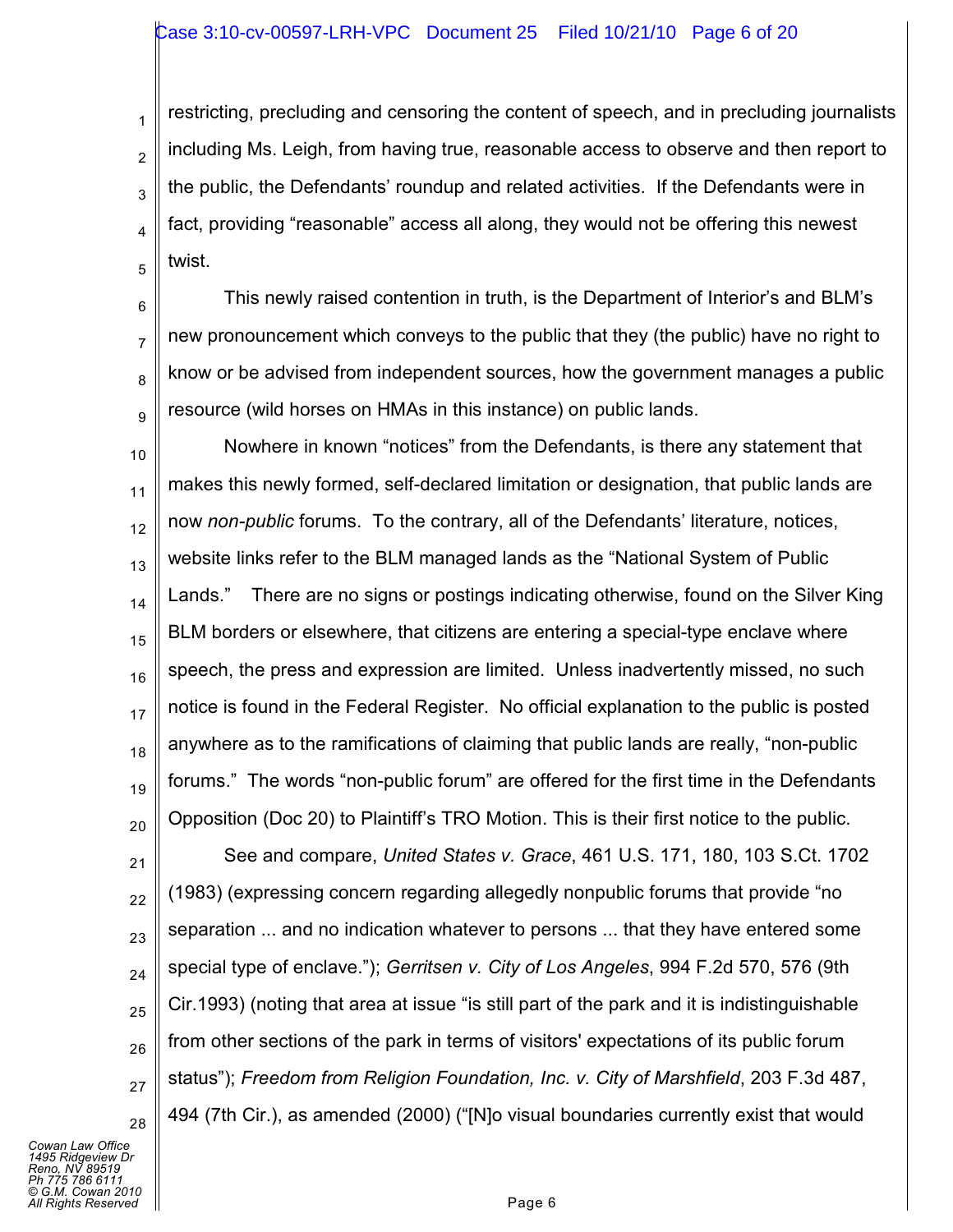## Case 3:10-cv-00597-LRH-VPC Document 25 Filed 10/21/10 Page 7 of 20

1 2 3 4 5 6 7 8 9 10 11 12 13 14 15 16 inform the reasonable but unknowledgeable observer that the Fund property should be distinguished from the public park."). "The recognition that certain government-owned property is a public forum provides open notice to citizens that their freedoms may be exercised there without fear of a censorial government, adding tangible reinforcement to the idea that we are a free people." *Int'l Society for Krishna Consciousness, Inc. v. Lee*, 505 U.S. 672, 696, 112 S.Ct. 2701 (1992) (Kennedy, J., concurring). **V. BLM MANAGED LANDS ARE TRADITIONALLY** *PUBLIC* **FORA. THE DEPT. OF INTERIOR AND BLM DO NOT HAVE A COMPELLING INTEREST IN LIMITING PLAINTIFF, A JOURNALIST, FROM OBSERVING AND REPORTING THE DEFENDANTS' ACTIVITIES WHEN "MANAGING" PUBLIC RESOURCES** The Defendants' excuse for restricting speech because the designated area is not designated a public forum, is nonsense. It is observed that the, "notion that traditional public forums are properties that have public discourse as their principal purpose is a most doubtful fiction." *Lee,* 505 U.S. at 696, 112 S. Ct. 2701. The Defendants admittedly make the following comment (one of many) found on their official website (as of October 11, 2010) at http://www.blm.gov/wo/st/en/prog/Recreation.html, as follows:

17 18 19 20 21 22 23 24 The National System of Public Lands offer more diverse recreational opportunities than are available on the land of any other Federal agency. On more than 245 million acres of public lands, people enjoy countless types of outdoor adventure – participating in activities as widely varied as camping, hunting, fishing, hiking, horseback riding, boating, whitewater rafting, hang gliding, off-highway vehicle driving, mountain biking, birding and wildlife viewing, photography, climbing, all types of winter sports, and visiting natural and cultural heritage sites.

> In an increasingly urbanized West, these recreational opportunities and the landscape settings where they take place are vital to the quality of life enjoyed by residents of western states, as well as national and international visitors.

*Cowan Law Office 1495 Ridgeview Dr Reno, NV 89519 Ph 775 786 6111 © G.M. Cowan 2010 All Rights Reserved* Page 7

25

26

27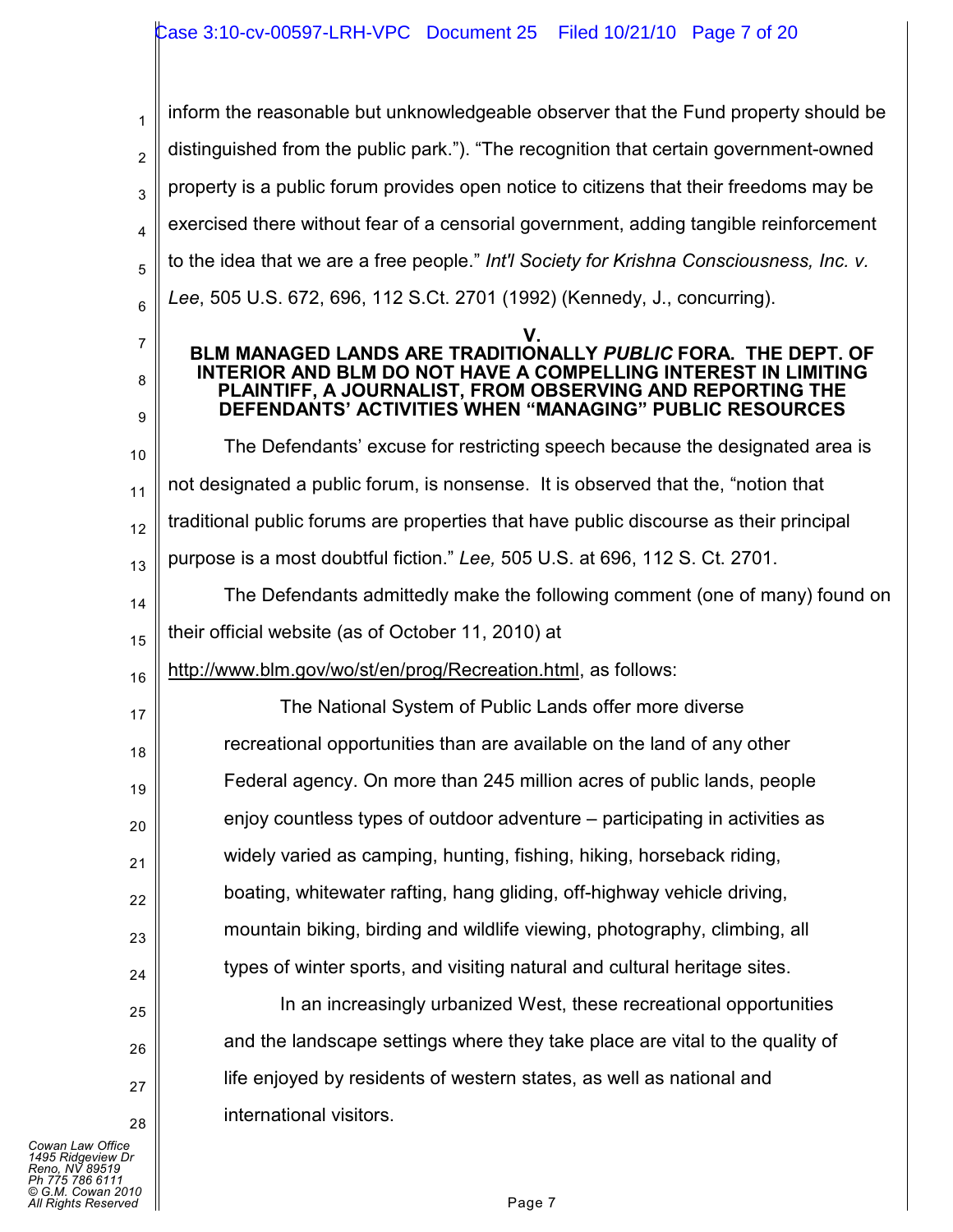1 2 3 4 5 6 The Silver King HMA is clearly a public forum for First Amendment concerns. To call it otherwise would provide the Defendants with broad discretion to classify at their convenience, any or all of the 48 million acres of BLM lands situated in Nevada (sixtyseven percent of Nevada's land base) as non-public forums for purposes of censoring public awareness of government activities and limiting speech, expression and freedom of the press.

7 8 9 10 The "National System of Public Lands" of America are merely under the stewardship of the Defendants. The Defendants manage such lands in trust for the American public. These lands are publically owned and traditionally, always open and freely accessible to any member of the public.

11 12 13 14 15 16 17 In *American Civil Liberties Union of Nevada v. City of Las Vegas*, 333 F.3d 1092  $(9<sup>th</sup>$  Cir. 2003), the court examined requirements of "public fora" in the context of a publicly owned pedestrian mall (the Fremont Street Experience) situated squarely in the middle of downtown Las Vegas. The court examined city ordinances restricting leafleting and vending message-bearing materials in the mall, concluding as follows: [w]e hold that the Fremont Street Experience is a public forum. As a consequence, the restrictions on First Amendment activities must be

- scrutinized under a strict standard of review in order to protect adequately
- 19 the right to expression. *Id.*, 333 F. 3d at 1094. The *Las Vegas* opinion started with the following notion:

"[t]he First Amendment reflects a 'profound national commitment' to the principle that 'debate on public issues should be uninhibited, robust, and wide-open.' " *Boos v. Barry*, 485 U.S. 312, 318, 108 S.Ct. 1157, 99 L.Ed.2d 333 (1988) (quoting *New York Times Co. v. Sullivan*, 376 U.S. 254, 270, 84 S.Ct. 710, 11 L.Ed.2d 686 (1964)). Although governmental attempts to control speech are far from novel, they have new potency in light of societal changes and trends toward privatization. See *Chicago Acorn v. Metropolitan Pier & Exposition Auth.*, 150 F.3d 695, 704 (7th

*Cowan Law Office 1495 Ridgeview Dr Reno, NV 89519 Ph 775 786 6111 © G.M. Cowan 2010 All Rights Reserved* Page 8

18

20

21

22

23

24

25

26

27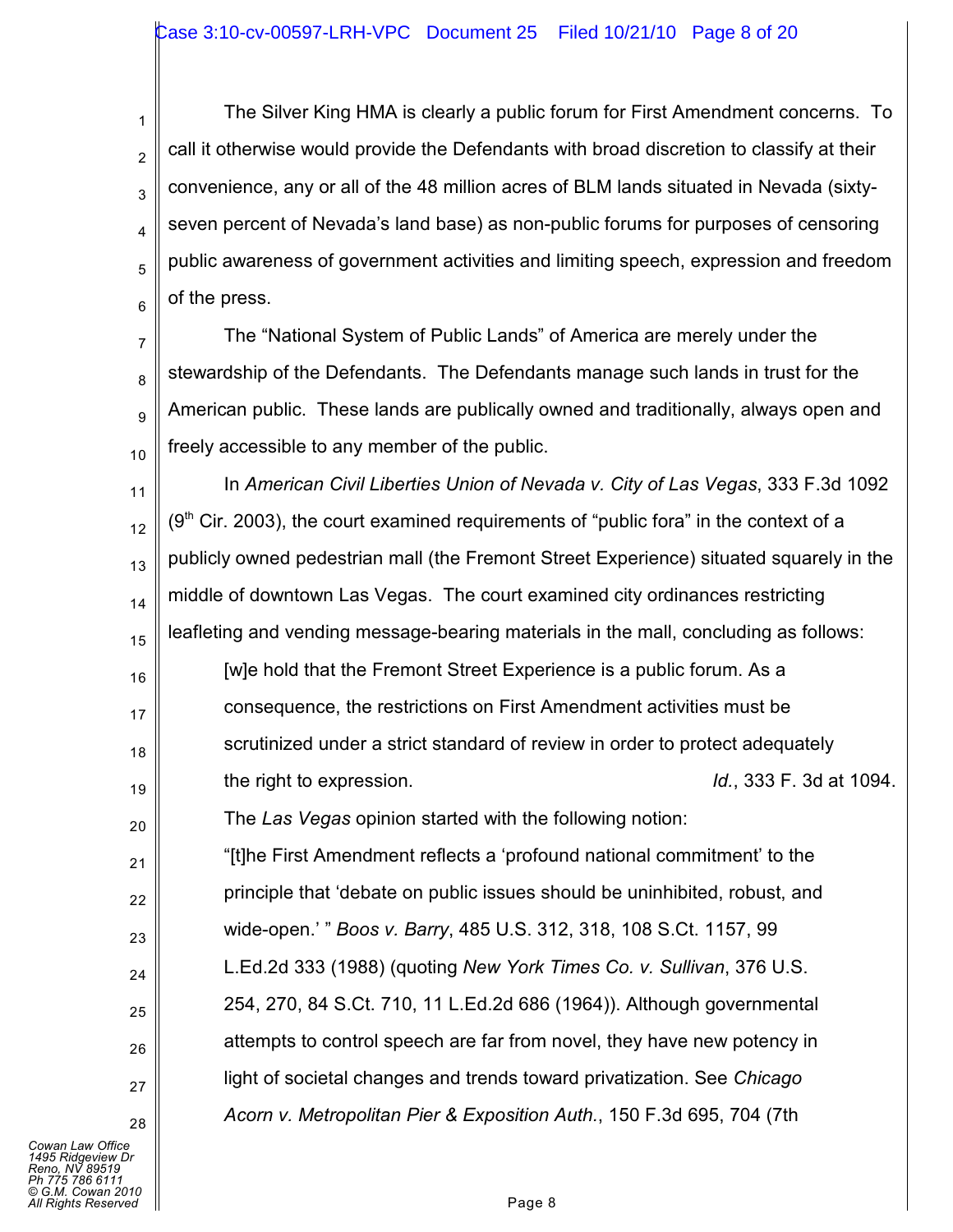| 1              | Cir.1998) (expressing concern regarding "what is now a nationwide trend               |
|----------------|---------------------------------------------------------------------------------------|
| $\overline{2}$ | Id., 333 F. 3d at 1097<br>toward the privatization of public property").              |
| 3              | The court relied on Supreme Court statements that,                                    |
| 4              | "[a]s society becomes more insular in character, it becomes essential to              |
| 5              | protect public places where traditional modes of speech and forms of                  |
| 6              | expression can take place." United States v. Kokinda, 497 U.S. 720, 737,              |
| 7              | 110 S.Ct. 3115, 111 L.Ed.2d 571 (1990) (Kennedy, J., concurring in the                |
| 8              | Id., 333 F. 3d at 1097<br>judgment).                                                  |
| 9              | The court recognized there is controversy among courts on what constitutes "public    |
| 10             | fora" for First Amendment concerns although it outlines that on which most all courts |
| 11             | agree.                                                                                |
| 12             | First, and most significantly, there is a common concern for the compatibility of     |
| 13             | the uses of the forum with expressive activity.                                       |
| 14             | As the Supreme Court has stated, "The crucial question is whether the                 |
| 15             | manner of expression is basically incompatible with the normal activity of            |
| 16             | a particular place at a particular time." Grayned v. City of Rockford, 408            |
| 17             | U.S. 104, 116, 92 S.Ct. 2294, 33 L.Ed.2d 222 (1972); see also Hale, 806               |
| 18             | F.2d at 915-16 (holding that where land "has been withdrawn from public               |
| 19             | use for the purpose of conducting nuclear testing, [i]ts use for expressive,          |
| 20             | as well as nonexpressive, activity by the public is limited"); Warren v.              |
| 21             | Fairfax County, 196 F.3d at 192-93 (noting that "[o]ne characteristic has             |
| 22             | been assumed in all of the Supreme Court cases that address [public]                  |
| 23             | forums]: opening the nonpublic forum to expressive conduct will somehow               |
| 24             | interfere with the objective use and purpose to which the property has                |
| 25             | been dedicated"); H.E.R.E. v. City of New York, 311 F.3d at 552                       |
| 26             | ("Consideration of the relevant factors  demonstrates that permitting all             |
| 27             | forms of expressive activity in the Plaza would be incompatible with its              |
| 28             | 'intended purpose' "); Lederman v. United States, 291 F.3d 36, 41                     |

*Cowan Law Office*<br>1495 Ridgeview Dr<br>Reno, NV 89519<br>Ph 775 786 6111<br>All Rights Reserved ■<br>All Rights Reserved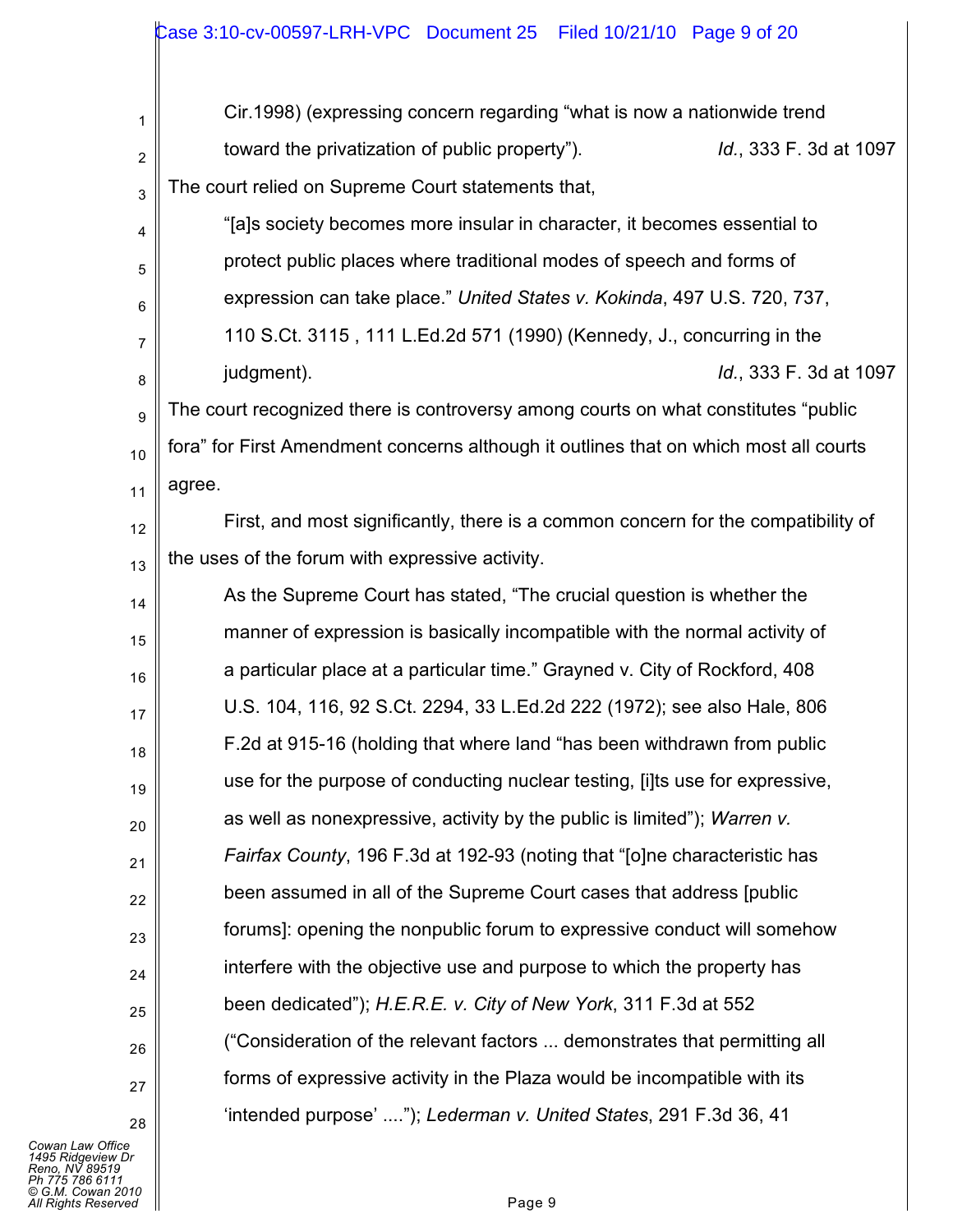## Case 3:10-cv-00597-LRH-VPC Document 25 Filed 10/21/10 Page 10 of 20

| 1  | (D.C.Cir.2002) (stating that "courts have long recognized that [the areas in             |
|----|------------------------------------------------------------------------------------------|
| 2  | question] meet the definition of a traditional public forum: They have                   |
| 3  | traditionally been open to the public, and their intended use is consistent              |
| 4  | with public expression").<br>Id., 333 F. 3d at 1100 (Emphasis).                          |
| 5  | Next, the court in Las Vegas recognized that case law demonstrates a                     |
| 6  | commitment by the courts to guarding speakers' reasonable expectations that their        |
| 7  | speech will be protected, citing Grace, supra, 461 U.S. at 180., 103 S.Ct. 1702. (See    |
| 8  | discussion above at pp. 5-6).                                                            |
| 9  | The Las Vegas decision defines three factors on which the $9th$ Circuit relies when      |
| 10 | discerning "public fora" for First Amendment issues:                                     |
| 11 | the actual use and purposes of the property, particularly status as a<br>1.              |
| 12 | public thoroughfare and availability of free public access to the area. See,             |
| 13 | e.g., Venetian Casino Resort v. Local Joint Executive Bd. of Las Vegas,                  |
| 14 | 257 F.3d 937, 941, 944-45, 948 (9th Cir.2001) Hale v. Dep't of Energy,                   |
| 15 | 806 F.2d 910, 916 (9th Cir.1986);                                                        |
| 16 | 2.<br>the area's physical characteristics, including its location and the existence      |
| 17 | of clear boundaries delimiting the area. See, e.g., Gerritsen v. City of Los             |
| 18 | Angeles, 994 F.2d 570, 576 (9th Cir.1993);                                               |
| 19 | traditional or historic use of both the property in question and other similar<br>3.     |
| 20 | properties. See, e.g., Venetian Casino Resort, 257 F.3d at 944, Jacobsen v.              |
| 21 | Bonine, 123 F.3d 1272, 1274 (9th Cir.1997).<br><i>Id.</i> , 333 F. 3d at 1100-1101       |
| 22 | The first factor: The area of the Silver King HMA is in essence, vast desert             |
| 23 | rangeland, as is the remaining lands surrounding it. It is touted as an area of          |
| 24 | recreation, where the public can, among other uses, view wildlife. This is traditional   |
| 25 | public fora, much like a city park only much more so when incorporated in vast regions   |
| 26 | of remote Nevada.                                                                        |
| 27 | The second factor: Once again, the area of the Silver King HMA is in essence,            |
| 28 | vast desert rangeland, as is the remaining lands surrounding it. There is nothing in the |

*Cowan Law Office 1495 Ridgeview Dr Reno, NV 89519 Ph 775 786 6111 © G.M. Cowan 2010 All Rights Reserved*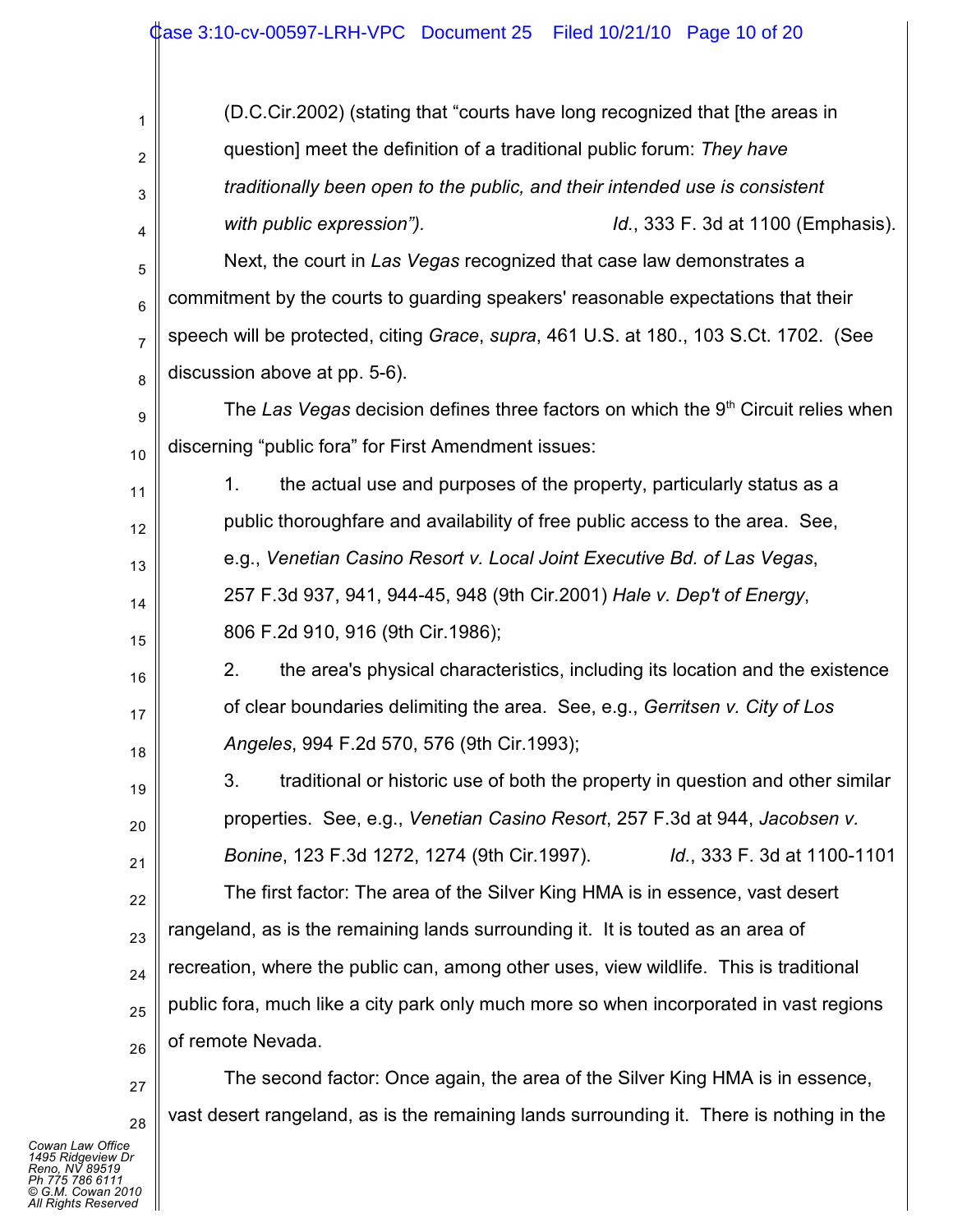### ase 3:10-cv-00597-LRH-VPC Document 25 Filed 10/21/10 Page 11 of 20

1 2 3 4 area there that marks the entry into a non-public forum. Nothing there would alter one's expectations that he/she is now leaving a public forum and, when crossing into the Silver King HMA, enters a designated *non-public* forum area. The third factor: The traditional, historic use of the area and its surrounding

6 7 8 9 10 11 On more than 245 million acres of public lands, people enjoy countless types of outdoor adventure – participating in activities as widely varied as camping, hunting, fishing, hiking, horseback riding, boating, whitewater rafting, hang gliding, off-highway vehicle driving, mountain biking, birding and wildlife viewing, photography, climbing, all types of winter sports, and visiting natural and cultural heritage sites.

lands, has been as is stated in the BLM's own website, as follows:

In an increasingly urbanized West, these recreational opportunities and the landscape settings where they take place are vital to the quality of life enjoyed by residents of western states, as well as national and international visitors.

16 17 18 19 It is an area where citizens can escape and recreate in a multitude of activities, to the discretion of its users, the public. This is its historic use. Prior to that, it was used by all as land on which to survive during the settling of the West. Prior to that it was used presumably as hunting grounds and for other uses by native Americans.

20 21 22 If a city park or a shopping mall is inherently "public fora," how do remote regions of "public lands" become or transform into anything else? Isn't this vast remote region considered perpetual public fora?

23 24 25 Considering all these factors Plaintiff submits national public lands comprise public forums. The public lands are freely and openly accessible to all members of the public at all times of day.

26 27 28 Constitutionally protected First Amendment activity includes gathering information. It includes observing government activity where the government is involved in matters of significant public interest. Protected also is one's right to report

*Cowan Law Office 1495 Ridgeview Dr Reno, NV 89519 Ph 775 786 6111 © G.M. Cowan 2010 Alights Reserved* Page 11

5

12

13

14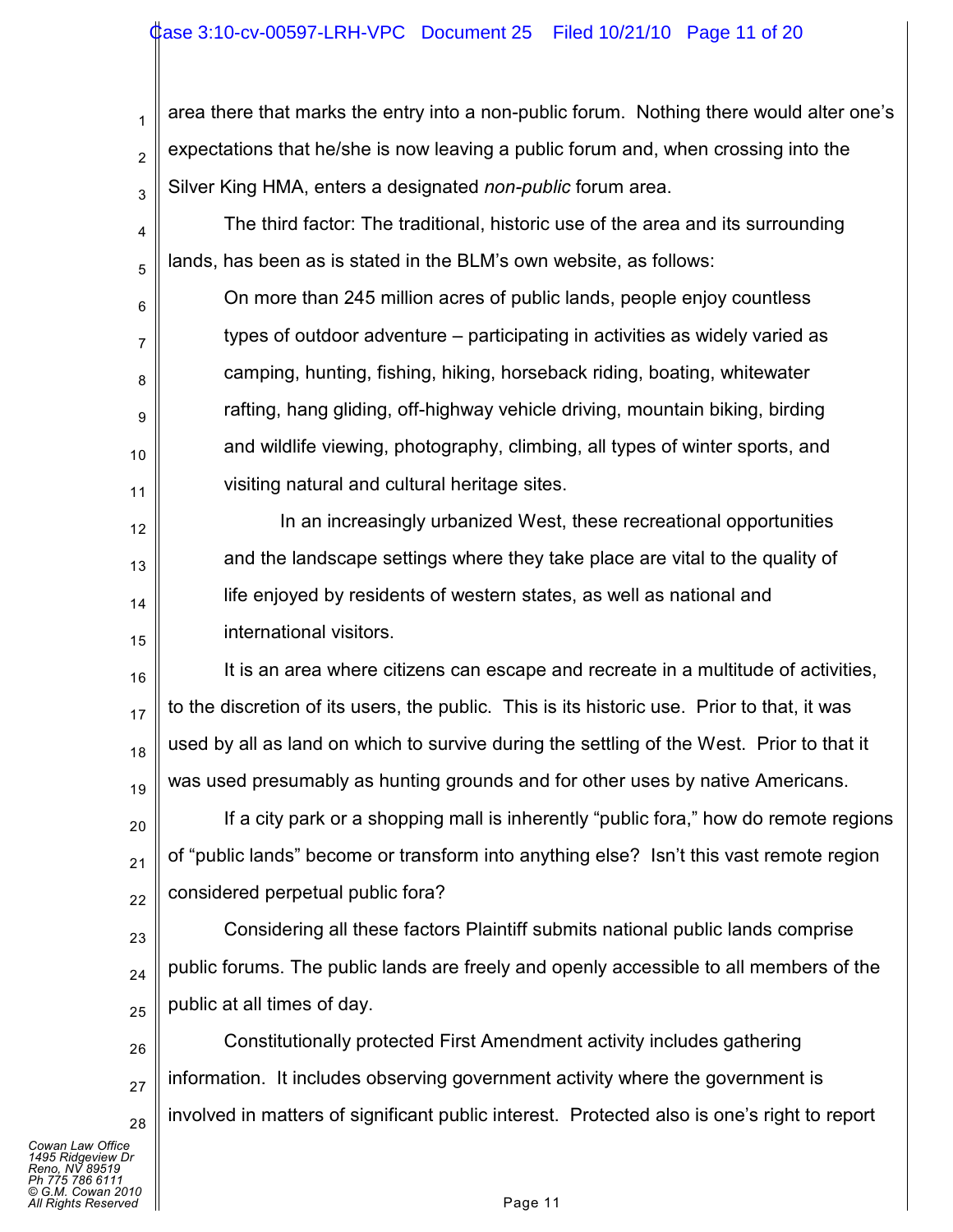1 2 3 4 those observations along with the reporter's thoughts and/or opinions, to the public. By offering public viewing days of roundups, albeit unduly restrictive, the Defendants nevertheless acknowledge the importance of allowing public access to the Defendants' management activities involving their management of wild horses.

5 6 For the foregoing reasons the public lands are a public forum for free speech/press purposes.

#### **VI. THE DEFENDANTS' RESTRICTIONS REMAIN CONTRARY TO FIRST AMENDMENT PROTECTIONS**

9 10 11 "[t]he government does not have a free hand to regulate private speech on government property." Pleasant Grove City, Utah v. Summum, U.S. 129 S. Ct. 1125, 1132 (2009).

12 13 14 15 16 17 18 19 Where government is allowed to regulate public activity on public lands, it cannot make its regulation "content-based." A regulation is "content-based" if either the underlying purpose of the regulation is to suppress particular ideas, *see Ward v. Rock Against Racism*, 491 U.S. 781, 791, 109 S.Ct. 2746 (1989), or if the regulation, by its very terms, singles out particular content for differential treatment. *See Turner Broad. Sys., Inc. v. FCC,* 512 U.S. 622, 642-43, 114 S.Ct. 2445(1994); *see also City of Cincinnati v. Discovery Network, Inc.*, 507 U.S. 410, 4299 113 S.Ct. 1505 (1993); *Accord, Berger v. City of Seattle, 569 F. 3d 1029,1051 (9<sup>th</sup> Cir. 2009).* 

20 21 22 23 24 25 26 27 28 The restrictions placed on the Plaintiff culminate from her prior observation and reporting of how the government Defendants roundup and handle wild horses. Here, Plaintiff's prior photojournalistic reporting of the BLM's activities when rounding up wild horses, caused her to be removed from reasonable access to the Defendants' roundup activities that she enjoyed previously. She is in essence, being punished and precluded from further reporting. (See and compare, generally, exhibits supporting this Motion). The Defendants, not happy with her reporting, chose to regulate and censor her from their activities and thus, they are restricting her with informal, unwritten, "content-based" decisions or policies.

*Cowan Law Office 1495 Ridgeview Dr Reno, NV 89519 Ph 775 786 6111 © G.M. Cowan 2010 Alghts Reserved* Page 12

7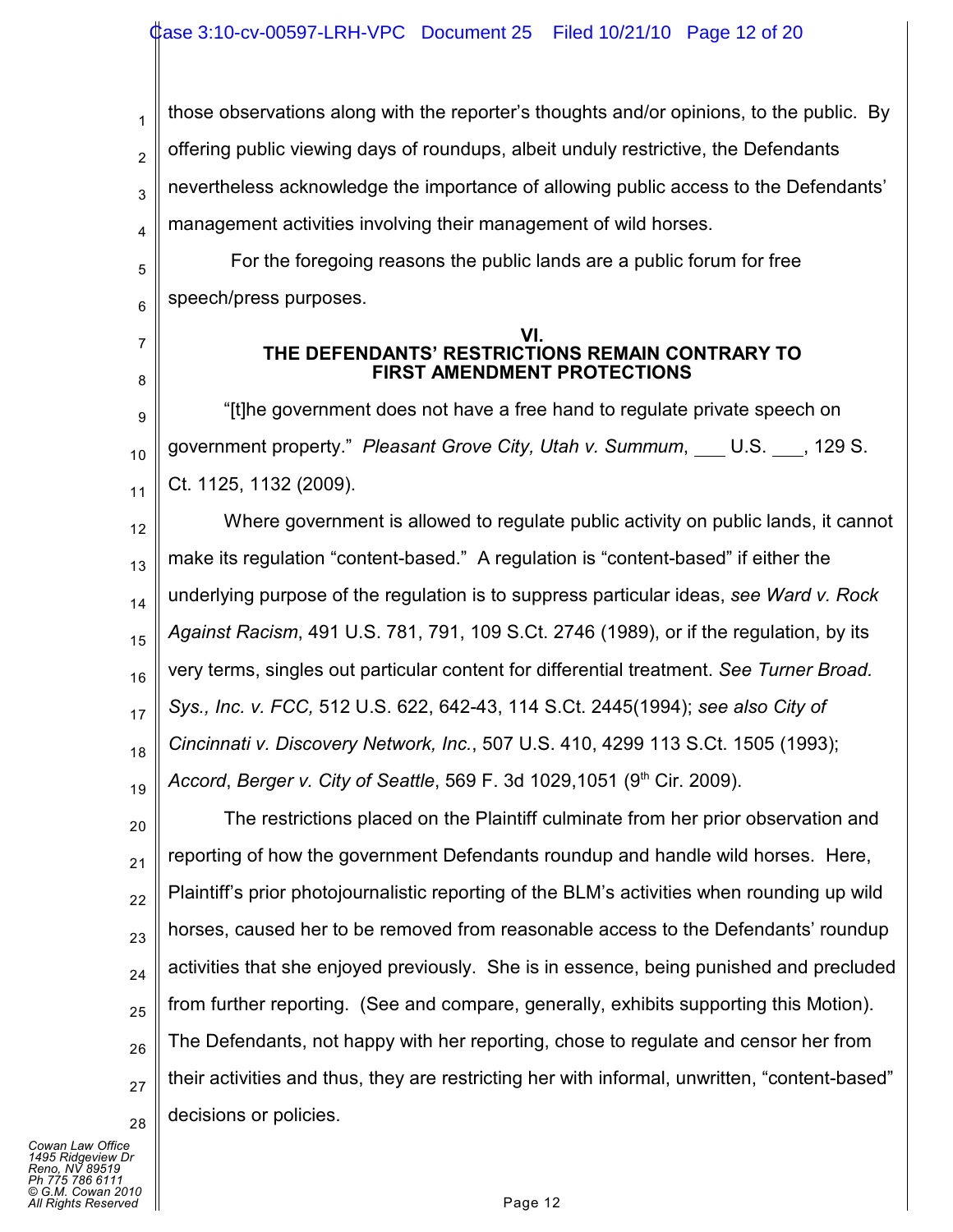### Case 3:10-cv-00597-LRH-VPC Document 25 Filed 10/21/10 Page 13 of 20

1 2 3 4 5 6 7 8 9 10 11 12 13 14 15 16 17 18 19 20 21 22 23 24 25 26 27 Government regulation of speech within non-public forums must comport to reasonable time, place and manner constraints. To pass constitutional muster, a time, place, or manner restriction must meet three criteria: (1) it must be content-neutral; (2) it must be "narrowly tailored to serve a significant governmental interest"; and (3) it must "leave open ample alternative channels for communication of the information." *Ward v. Rock Against Racism*, 491 U.S. 781, 791, 109 S.Ct. 2746 (1989) (citation omitted). *First Criterium* The first criterium re content-neutral, is addressed. *Second Criterium* The second criterium (re the regulation must be "narrowly tailored to serve a significant government interest") has no basis or support in favor of the Defendants under these facts. The Defendants claim they kept back the public and plaintiff from trap sites and other locales for "safety" concerns, either for the Plaintiff's safety, or for the safety of the public, or for the safety of the horses. Contrary to these contentions, the Defendants had allowed her into trap areas previously, until she published her photos and video of what had transpired before her eyes, at these trap sites. She was excluded thereafter, from coming close to horse traps during roundup operations. Meanwhile, she did not pose a safety threat or safety issue when she was at trap sites previously. In fact, no one has yet to claim that Ms. Leigh's presence at traps previously interfered with ongoing activities or caused safety issues. Moreover, the Defendants have allowed others (to her exclusion) the opportunity to come close, right up to the horse traps, during roundup activities. If the Defendants can allow someone else (non-essential, non-government employees) to the traps during actual roundup activities but not her, how do they distinguish "safety concerns" for them

*Cowan Law Office 1495 Ridgeview Dr Reno, NV 89519 Ph 775 786 6111 © G.M. Cowan 2010 Alghts Reserved* **Page 13** 

28

versus *her,* which causes differences in how she, versus others, are allowed or not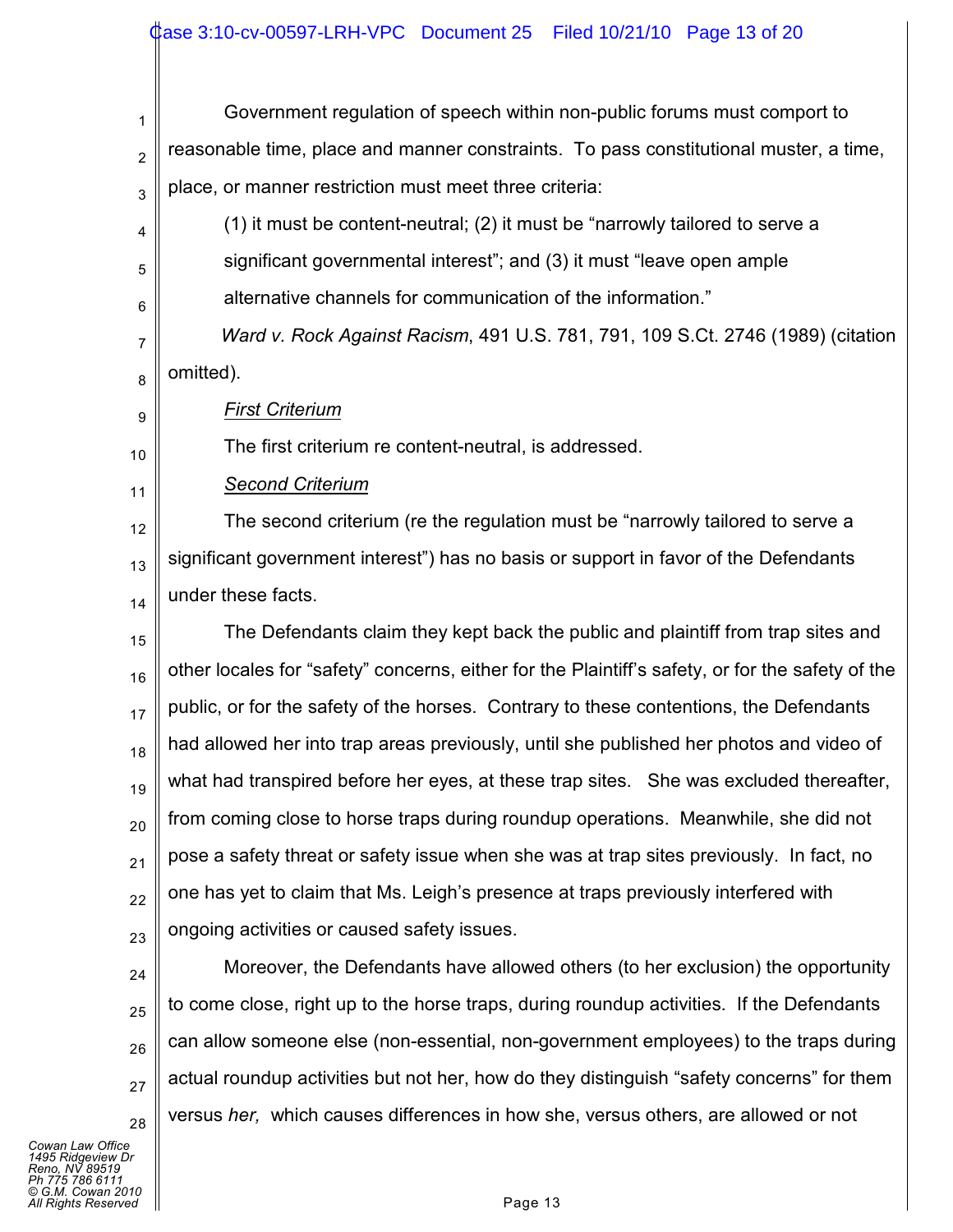## ase 3:10-cv-00597-LRH-VPC Document 25 Filed 10/21/10 Page 14 of 20

3 allowed the same"access"? The Defendants have yet to adequately define this distinction. They have yet to distinguish varying "safety concerns" that justify disparate "access" of one person over another. (See Declarations of Laura Leigh and others).

4 5 6 Failing also is that the Defendants have provided no concrete sight or distance limitations. It varies, all of which precludes Plaintiff from gaining reasonable observation of the Defendants' activities during roundups.

7 8 9 10 11 12 Even if a certain limitation on distance were offered, it still may not pass constitutional muster. For example, in *Bay Area Peace Navy v. U.S.,* 914 F.2d 1224  $(9<sup>th</sup>$  Cir. 1990) the court held the Navy did not provide sufficient justification for a 75-yard "security zone" which it established around a viewing pier and Naval vessels during the military exhibition known as "Fleet Week," where during its naval parade, demonstrators sought to present their political views from their own boats, during the

13 naval parade.

1

2

14 15 16 17 18 Because the government has failed to meet its burden of demonstrating that the 75-yard security zone is a reasonable time, place and manner restriction, we hold that the zone is a violation of the First Amendment rights of persons desiring to demonstrate in boats off the Aquatic Park Pier during Fleet Week. *Id*., 914 F. 2d at 1225

19 20 21 22 The court in *Bay Area Peace Navy* found a significant government interest in protecting the public and naval officials from "attacks" from unfriendly forces, but found no tangible evidence that the 75 yard security zone was necessary to protect officials during the "Fleet Week" ceremonies.

Although the government's interest in marine safety is significant, there is no tangible evidence that a 75 yard security zone is necessary to protect that interest. *In prior years, the Coast Guard has demonstrated ample ability to operate safely without a 75 yard security zone.*

*Id*., 914 F. 2d at 1227 (Emphasis)

Similarly here, the Plaintiff in the past had been allowed access close to the

23

24

25

26

27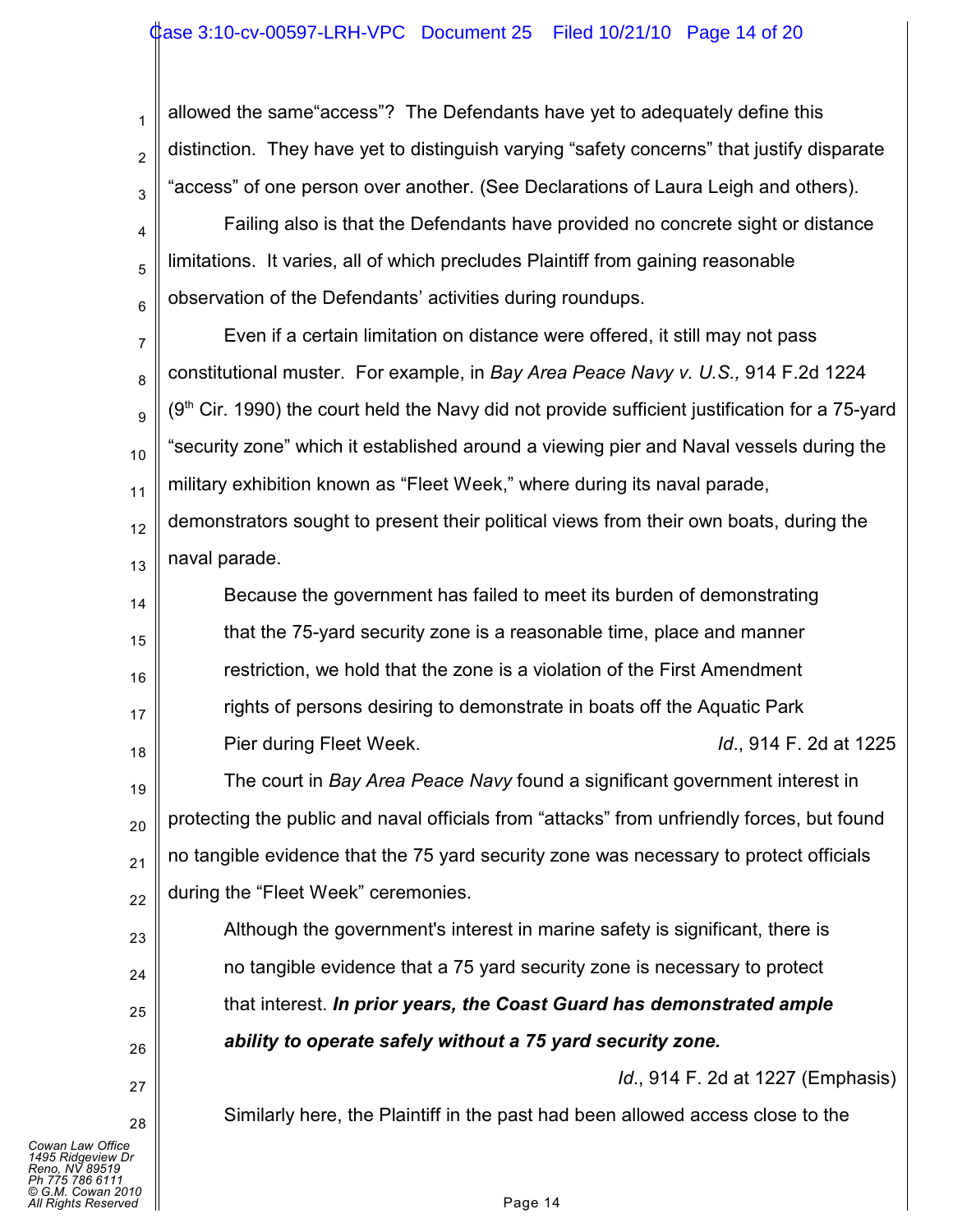1 2 3 traps when gathers were ongoing. Defendants offer no explanation for the disparate treatment currently, occurring after she published her observations gleaned from the trap sites.

4 5 6 7 Others, to the exclusion of Plaintiff, who remain non-essential to the government's roundup operations, are allowed at the wild horse traps during the operation. Defendants offer no regulatory explanation for the disparate treatment, or for the selection of favored guests to the trap sites.

8 9 10 11 12 Clearly, there is but one glaring reason standing out that causes the Plaintiff to be far removed from viewing the Defendants' activities at traps during roundup activities and to other operations involving the removal and ultimate disposition of Silver King wild horses. It is this: The subjects of her journalism and reporting are not popular with them.

13 14 15 16 17 Plaintiff submits the result of her preclusion to access amounts to an impermissible, unconstitutional content-based censorship, contrary to First Amendment notions. Plaintiff submits the Defendants have not met their burden in demonstrating clearly, rationale behind the Plaintiffs' exclusion; and that the same are not justified in view of the resultant prior restraint of her First Amendment constitutional freedoms.

18

*Third Criterium*

19 20 The regulation must "leave open ample alternative channels for communication of the information."

21 22 23 24 25 In *Bay Area Peace Navy*, the court determined there were no ample alternative means of communication available to those demonstrators on the boats, despite the Navy's suggestion that they (the Peace Navy) obtain larger vessels from which larger banners could be displayed, to communicate the content of their message to those on the docks and ships.

26 27 28 In the instant matter, the Defendants have offered no other alternatives but to effectively exclude Plaintiff from these roundups. She is precluded from reporting the government's activities – a goal the Defendants have so cleverly and effectively

*Cowan Law Office 1495 Ridgeview Dr Reno, NV 89519 Ph 775 786 6111 © G.M. Cowan 2010 Alghts Reserved* Page 15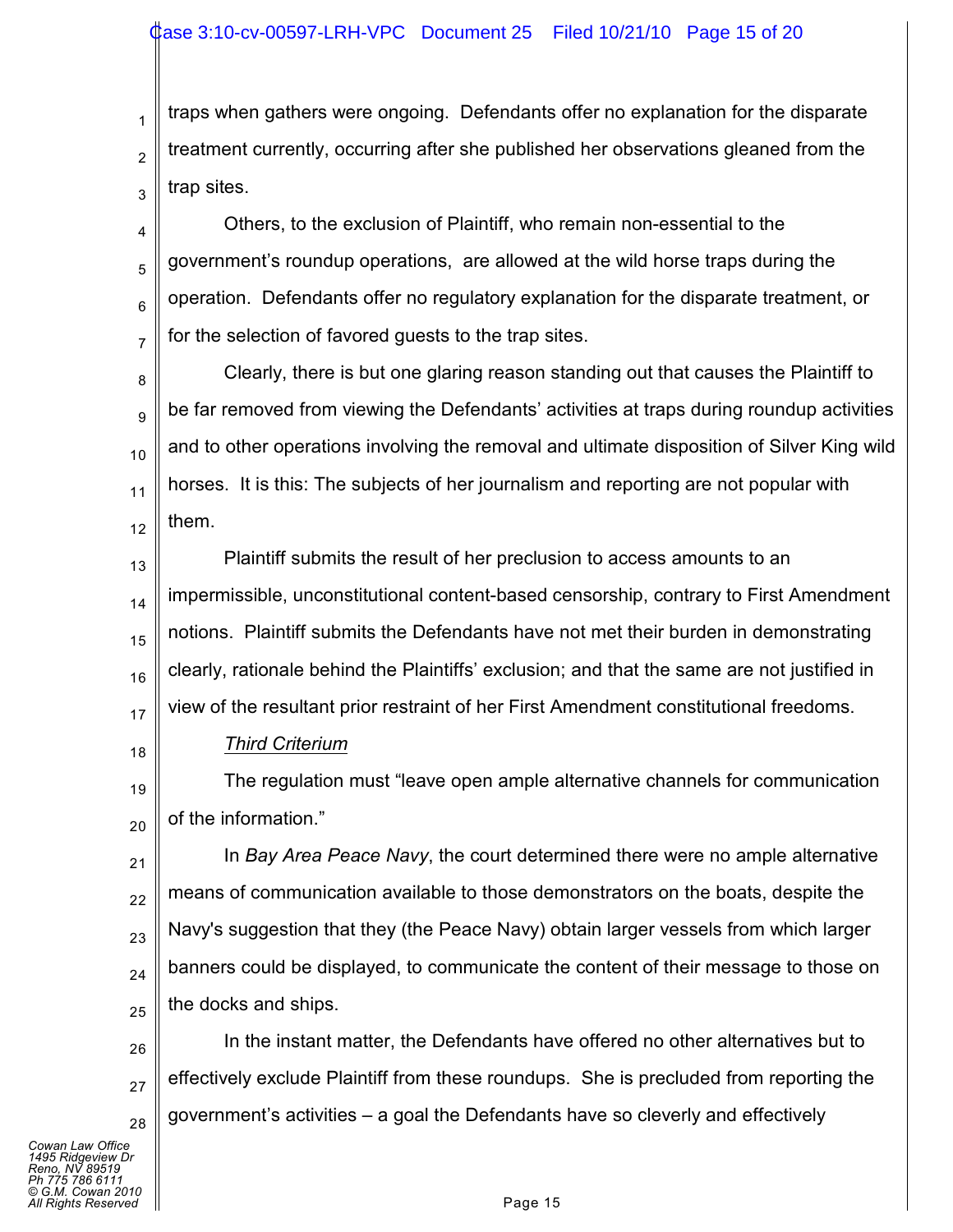1 2 3 4 5 6 7 8 9 10 11 12 13 14 15 16 17 18 19 20 21 22 23 24 25 26 27 28 achieved when eliminating her from viewing the roundups and subsequent handling and housing of such wild horses. Courts must subject any restrictions on free speech in public fora to a high degree of scrutiny. *Collins v. Jordan*,102 F.3d 406, 413 (9th Cir. 1996). The burden of justifying any restriction on free speech in a public forum rests squarely on the party seeking to restrict that speech. *Lim v. City of Long Beach*, 217 F.3d 1050, 1054 (9th Cir. 2000). Any time, place and manner restriction imposed by the government which effectively restricts free speech must "pass constitutional muster." *Kuba v. 1-A Agr. Ass'n.*, 387 F.3d 850, 857 (9th Cir. 2004). Plaintiff submits the Defendants fail in their burden to justify restrictions imposed on her during her when she attempts to observe the Defendants management of wild horses, from the inception of their capture, to their ultimate disposition or demise. **VII. UNREASONABLE RESTRICTIONS AND CENSORSHIP ON THE PLAINTIFF IS ONGOING AT SILVER KING, AND IS CONSISTENT WITH HOW SHE HAS BEEN TREATED AT OTHER, PRIOR BLM ROUNDUPS ELSEWHERE** Attached hereto and incorporated herein are **EXHIBITS 14** and **15**. These exhibits demonstrate the true "access" Plaintiff received during her time at Silver King. It compares "access" at BLM's Calico roundup earlier this year. These exhibits as a whole, contradict the Defendants' Opposition when suggesting the Plaintiff's access was somehow ample, or sufficient, or reasonable at Silver King. It was not reasonable or sufficient, clearly demonstrated by these exhibits. Ms. Leigh's Declaration (Exhibit 14) also addresses and contradicts Ms. Emmons Declaration relative to the disparity in her "access" to the Defendants' roundup activities in Silver King versus what occurred in Calico. Ms. Leigh's Declaration confirms the disparity in her treatment as a journalist for Horseback Magazine versus how the press would be handled should the New York Times appear on scene. The Defendants admit the press and perhaps Plaintiff as well, would be treated differently if the New York Times appeared on scene versus if they were not on scene. This admission confirms the Defendants continue to treat Plaintiff's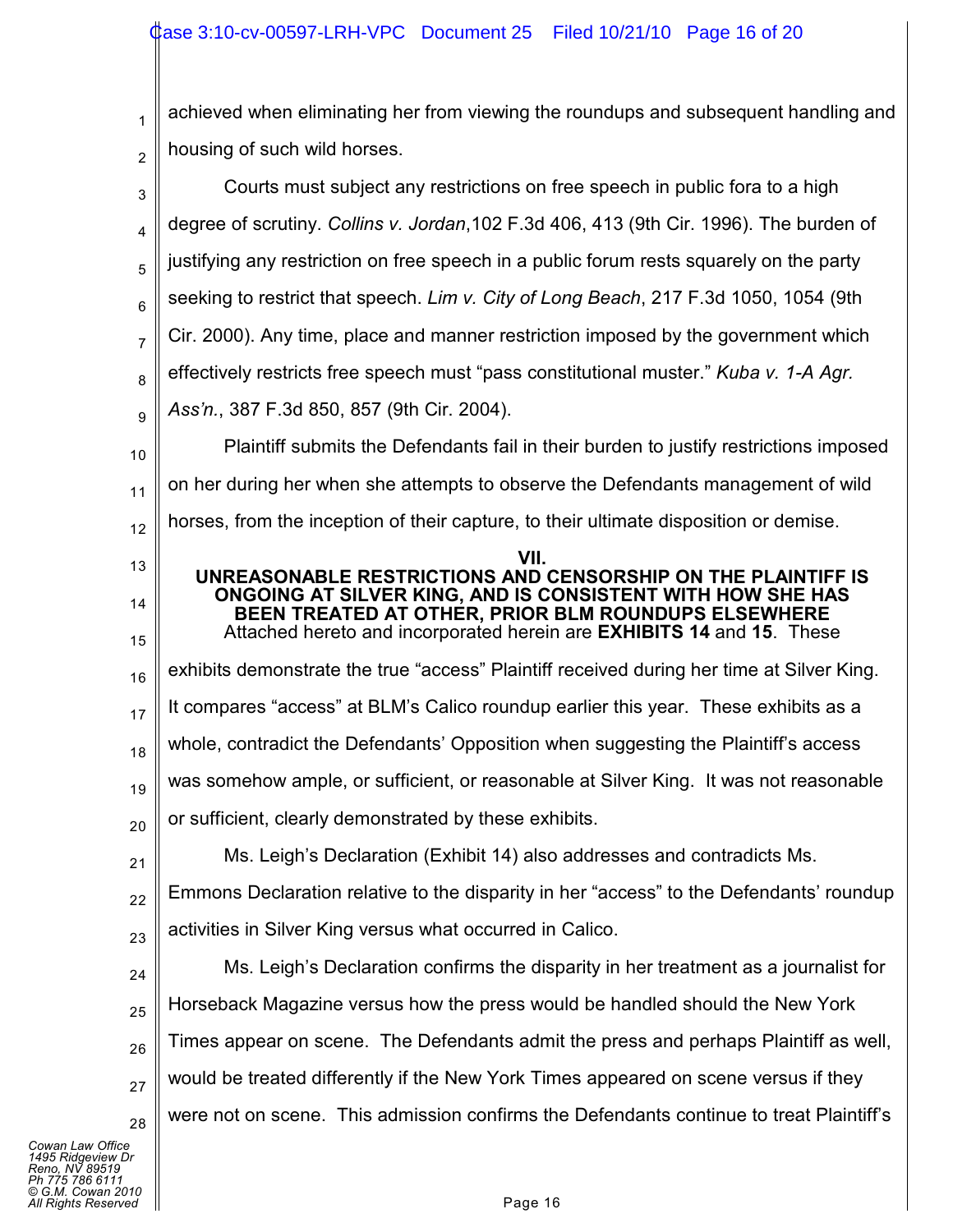1 2 3 4 5 press credentials and the Plaintiff differently from how the Defendants treat other members of the press, particularly those press organizations having more of a national prominence in circulation than that of Horseback Magazine, or who may be more friendly to the Defendants in their reporting of the Defendants' activities than might the Plaintiff's reporting.

#### **VIII. ARGUABLY SOME MATTERS HAVE BEEN DECIDED AND "COLLATERAL ESTOPPEL" COMES INTO PLAY**

Defendants fail to address the concept of collateral estoppel. This very court stated the following:

10 11 12 13 14 15 16 17 18 19 As to Leigh's First Amendment challenge to the closure of public lands during the gather, the court shall grant Leigh's temporary restraining order. Leigh argues that a blanket closure of 27,000 acres of public land on which the Tuscarora Gather is going to take place is a prior restraint on her First Amendment rights because she will be unable to observe and report on the health of the horses and the BLM's management of the gather. The court agrees and finds that she has made a sufficient showing of probable success on the merits to warrant granting the motion. As such, the court enjoins the blanket closure of public land access during the gather and shall lift the closure as written with regard to land access.

The court is cognizant of the public interest in this matter and of the right of the public and press to have reasonable access to the gather under the First Amendment. . . . .

*Leigh v. Salazar*, 2010 WL 2834889 (D. Nev. Jul. 16, 2010) (Published Slip Opinion) This decision involves the identical parties and identical conduct, only at a different location. That prior Order, although addressing a blanket closure of public lands, decided other issues as well that are identical in this case.

28 For instance, for the court to have ruled in favor of the Plaintiff in the prior companion case, it had to have determined (1) that she would be irreparably harmed

*Cowan Law Office 1495 Ridgeview Dr Reno, NV 89519 Ph 775 786 6111 © G.M. Cowan 2010 All Rights Reserved* Page 17

6

7

8

9

20

21

22

23

24

25

26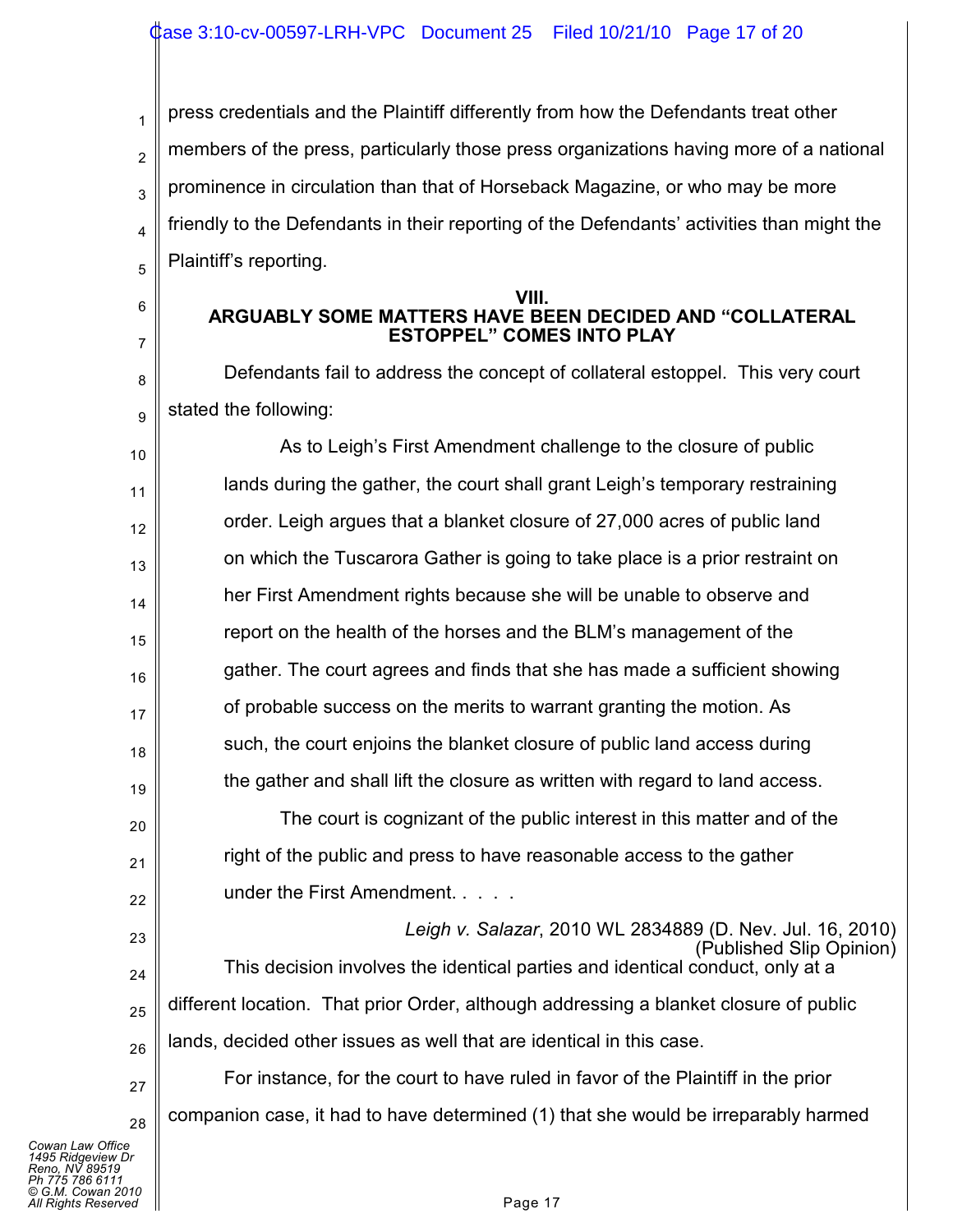without the granting of the TRO; (2) that she had standing to raise the constitutional challenge; (3) that she would likely prevail on the merits of the ultimate matter.

3 4 5 6 7 The court in open session discussed the Plaintiff's worthiness as a journalist and as a wild horse advocate. There are no less character or professional elements here as there were when the court ruled July 16, 2010 in the companion matter. The court would not have ruled in her favor in the prior case if there were notions that she did not have standing.

8 9 10 11 12 13 14 15 16 The court in the companion matter concluded also that this same Plaintiff would be irreparably harmed, *"because she will be unable to observe and report on the health of the horses and the BLM's management of the gather." Leigh v. Salazar*, 2010 WL 2834889 (D. Nev. Jul. 16, 2010)(Emphasis). This is the very issue occurring in the instant matter. It all amounts to access. The Defendants deprived access to Plaintiff in the prior case. The Defendants are depriving Plaintiff access in this case, albeit in a different manner. The Defendants in this case are effectively depriving the Plaintiff of her ability to "observe and report on the health of the horses and the BLM's management of the gather." *Id.*

17 18 19 In the prior case, when Plaintiff was denied access, the court found the Plaintiff was irreparably harmed. In the instant matter, when the Plaintiff is denied access, doesn't she suffer the same harm?

20 21 22 23 24 In the prior case when Plaintiff was denied access, the court found, such conduct a prior restraint on her First Amendment rights," and that she, "made a sufficient showing of probable success on the merits to warrant granting the motion." *Id.* In the instant case, when the Plaintiff is denied access, doesn't she demonstrate the same, sufficient showing that she is likely to succeed on the merits?

25 26 27 28 Plaintiff believes these particular issues "issue preclude" the government Defendants from raising these very same issues again. The Defendants should be collaterally estopped on the subject where these very specific issues had already been briefed and litigated through a hearing, as between the same parties which involved

*Cowan Law Office 1495 Ridgeview Dr Reno, NV 89519 Ph 775 786 6111 © G.M. Cowan 2010 Alights Reserved* Page 18

1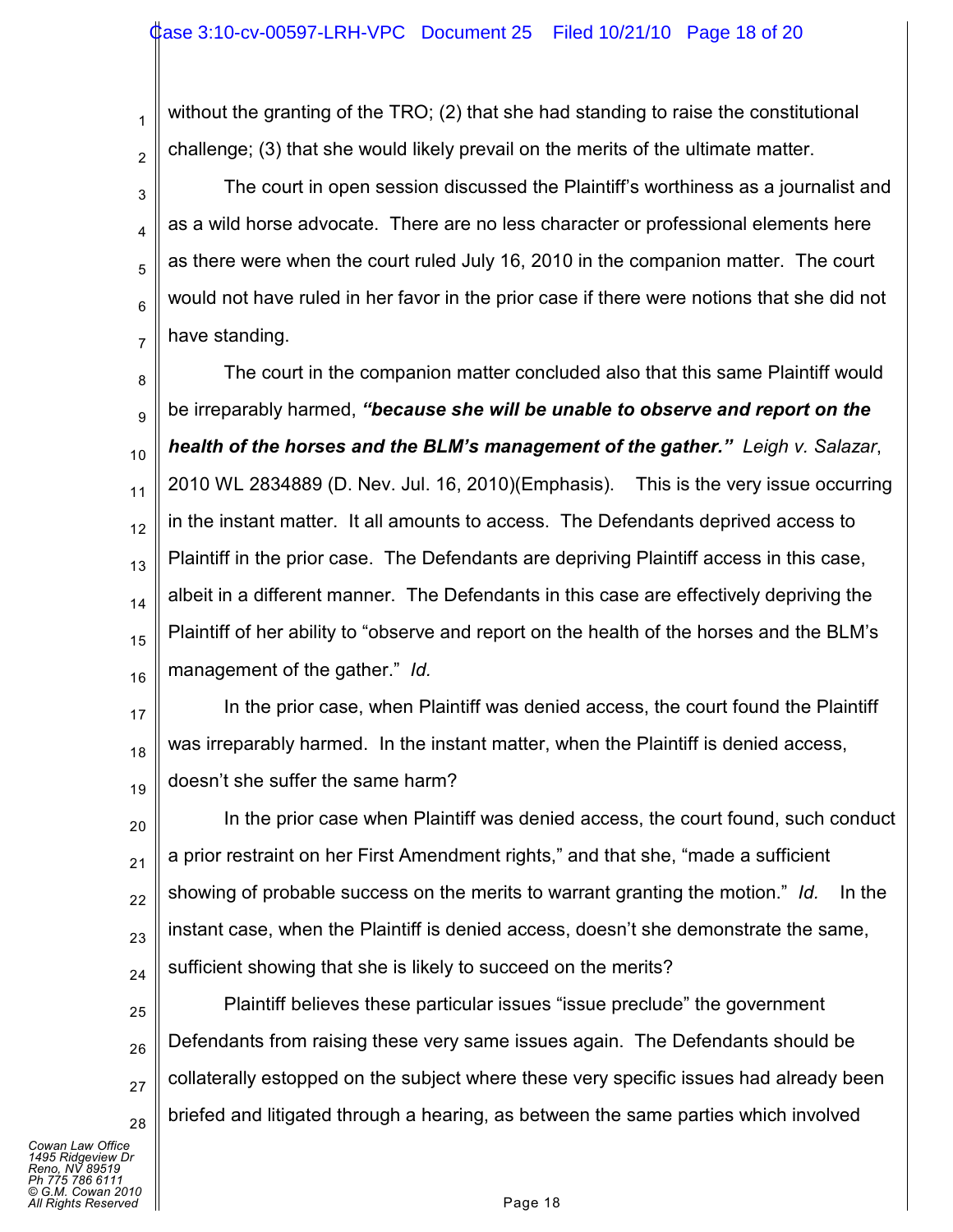another roundup site in Nevada, which involved the same issue – *access* – to, "observe and report on the health of the horses and the BLM's management of the

3 gather." *Leigh v. Salazar*, 2010 WL 2834889 (D. Nev. Jul. 16, 2010).

#### **IX. DEFENDANTS COMPLETELY IGNORE AND FAIL TO ADDRESS SIGNIFICANT ISSUES RAISED IN PLAINTIFF'S MOTION RELATIVE TO CAPTURED SILVER KING HORSES**

6 7 8 9 10 11 12 13 14 15 16 17 18 The Defendants chose not to address and oppose Ms. Leigh's requested relief to allow her access to BLM temporary holding facilities, long-term holding facilities, or any other facilities whether public or private, to which Silver King horses are transported. The Defendants do not oppose Ms. Leigh's requested relief to require the Defendants to identify and record, whether by photographs or other methods, each Silver King wild horse removed from the HMA, in a manner which effectively allows the Defendants, the Plaintiff and the public to track their whereabouts to their respective, ultimate destinations. The Defendants do not oppose Ms. Leigh's requested relief to require the Defendants to keep accurate and copious records of: (a) persons to whom Silver King horses are given or sold outside of formal horse adoption programs; (b) the identification of each Silver King horse given or sold to each such person receiving them outside of formal adoption programs. The Defendants do not oppose many other items of requested relief to which "mootness," if applicable at all, would not attach.

19 20 21 Since the Defendants concede these points by failing to oppose the requested relief, Plaintiff respectfully submits injunctive relief as to these conceded matters should be immediately granted.

### **X. CONCLUSION**

23 24 25 26 The attached Declaration and those previously provided together with all exhibits clearly demonstrate the Plaintiff has in fact suffered and would continue to suffer immediate, continuing, irreparable injury when being censored and deprived of her First Amendment rights by these federal Defendants.

27 28 "[t]he loss of First Amendment freedoms, for even minimal periods of time, unquestionably constitutes irreparable injury" for purposes of the issuance of a

22

1

2

4